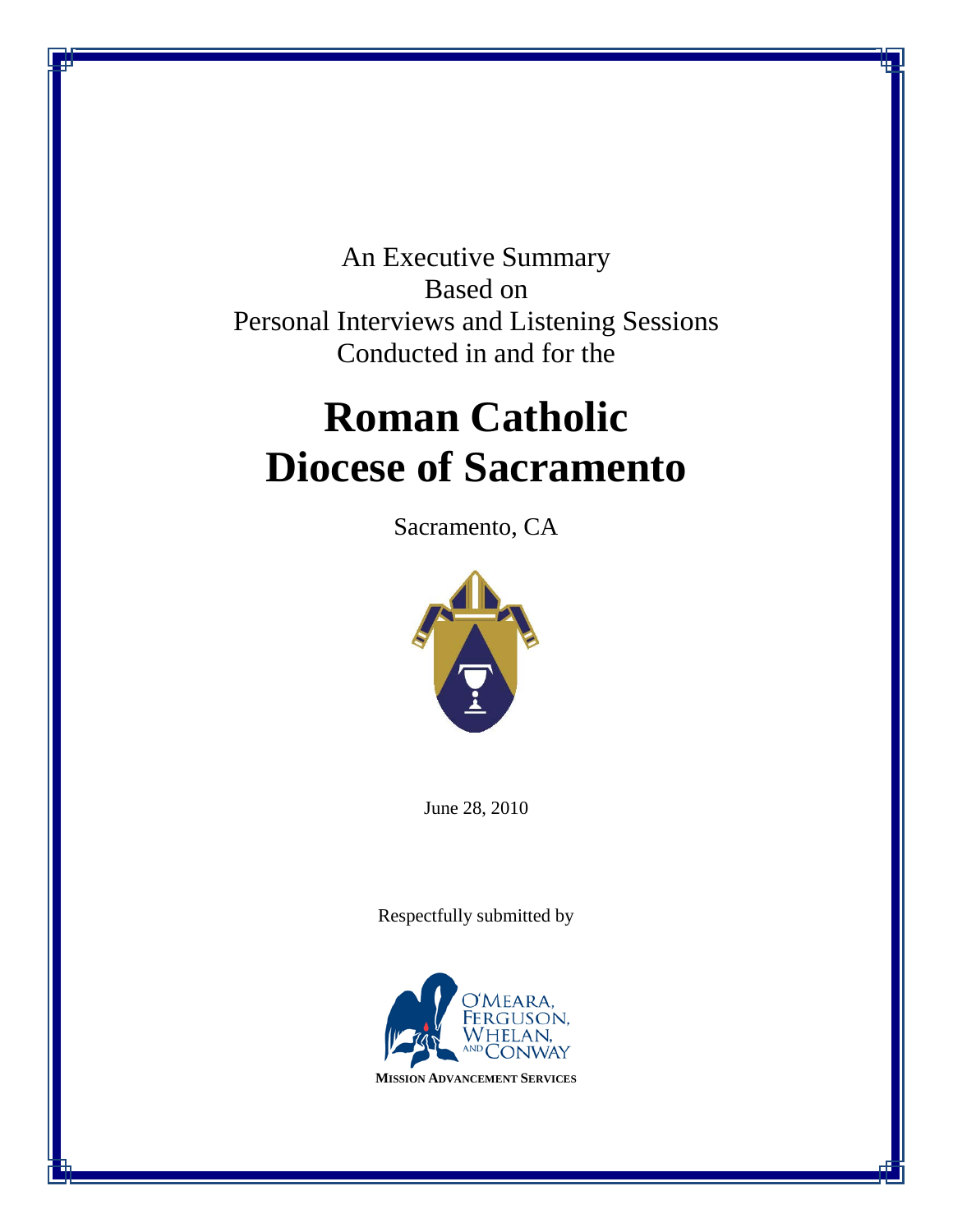

**I.** This report is divided into sections as follows:

- I. Introduction
- II. Major Accomplishments
- III. Progress
- IV. Shortfalls
- V. Strengths
- VI. Weaknesses
- VII. Challenges/ Opportunities
- VIII. Threats
- IX. Review of Programs
- X. Vision
- XI. Missing Elements
- XII. Synod Initiatives Implemented
- XIII. Three Items to Accomplish

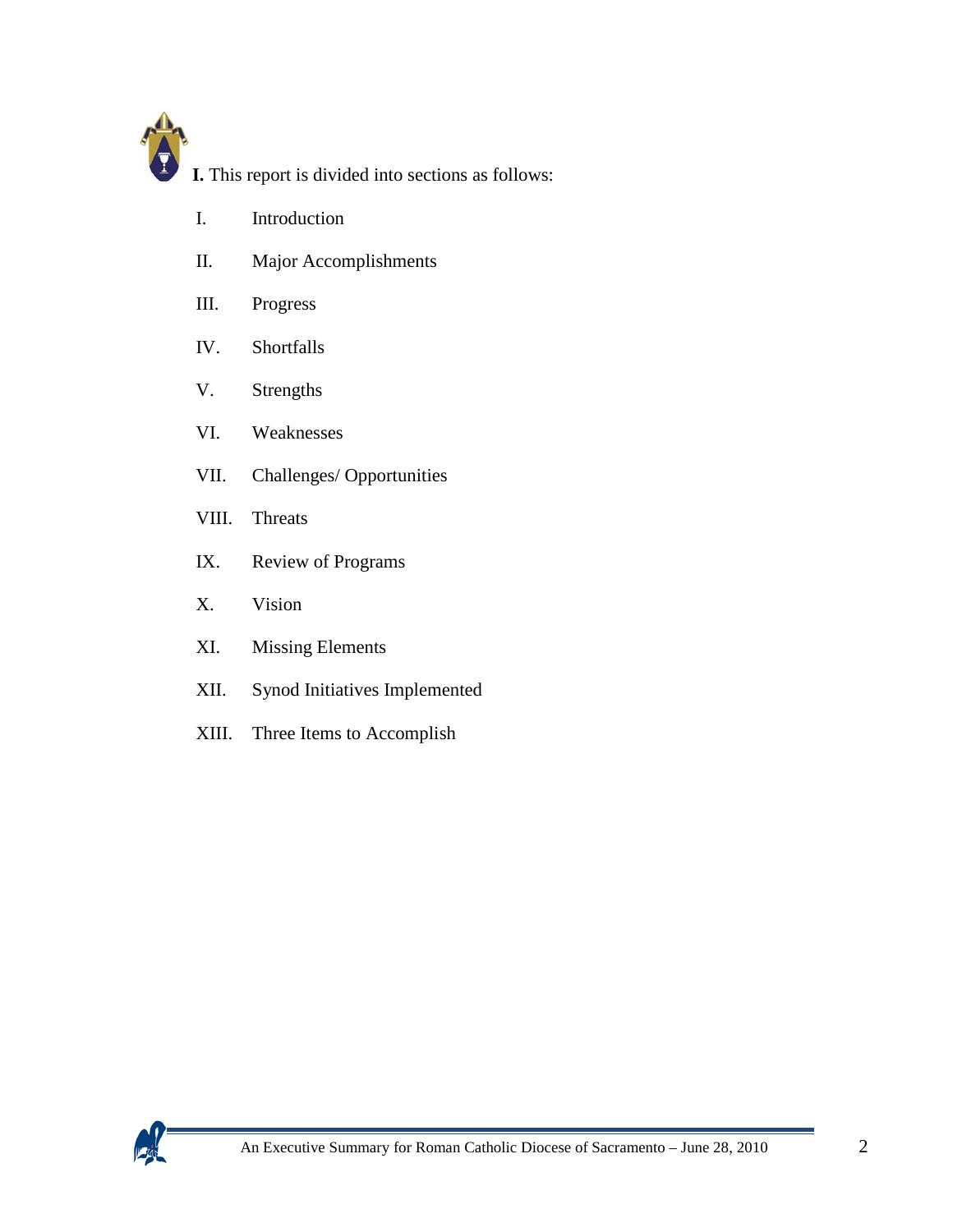

| What are the Major Accomplishments of the Diocese over the last five years? |    |  |
|-----------------------------------------------------------------------------|----|--|
| <b>Cathedral Renovation</b>                                                 | 11 |  |
| Evangelization/Formation                                                    | 27 |  |
| Sense of unified diocese after Synod                                        | 19 |  |
| Diocesan-wide Youth Conference                                              | 4  |  |
| <b>Cultural Integration</b>                                                 | q  |  |
| <b>Bishop Soto's presence</b>                                               | 14 |  |
| Capital Campaign success                                                    |    |  |



The primary responses to the question of major accomplishments of the diocese were Evangelization/Formation. Most interviewees answered this question with examples of how their parish has taken steps in the area of adult and youth catechesis, additional Masses, reaching out to other parishioners in areas of hospitality ministry. Consistently, respondents also cite the sense of a unified Church after the Synod. The experience of working together towards identifying common priorities allowed many people to expand their knowledge and understanding of the Church while appreciating that the Synod 'considered the voices of the clergy and lay community.' Almost evenly mentioned as accomplishments were Bishop Soto's presence, Cathedral Renovation and Cultural Integration.

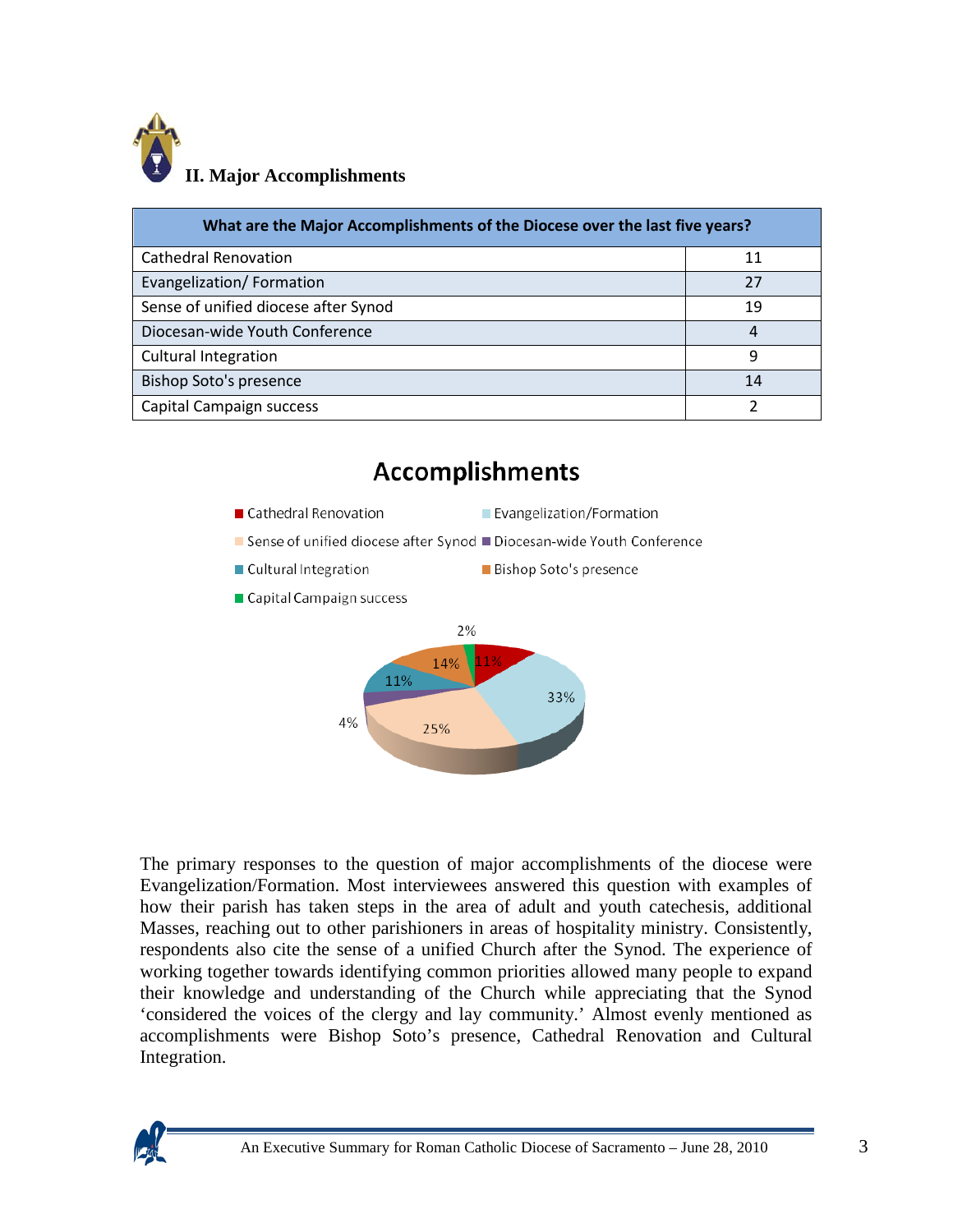

#### **What progress toward implementation of the Synod initiatives have you observed?**

Responses to this question varied greatly. Some of the pastors and lay people responded by pointing to very specific Synod initiatives and detailing their progress. Many commented, 'our priests motivated our pastoral councils to develop a plan of action into implementing the initiatives of the Synod.' Unfortunately, many believe the follow up from that point has been weak citing lack of resources and time to effectively carry out the plan. Additionally, many respondents could not answer with any examples of progress that the Synod has made.

Other participants cite an increase in regional ministry training, greater collaboration among parishes in the areas of ministry, and the youth conference in Yuba City. A few participants mention that their faith formation programs in the parish are linked to very specific Synod initiatives and emphasized that more education opportunities are now offered regionally.

Overall, respondents believe that the Synod recognized the voice of the clergy and the lay people which created great value. They acknowledged the hard work of the Synod participants, but believe that implementation of initiatives is lacking. There has not been a clear plan with measurable steps in place for the diocese.

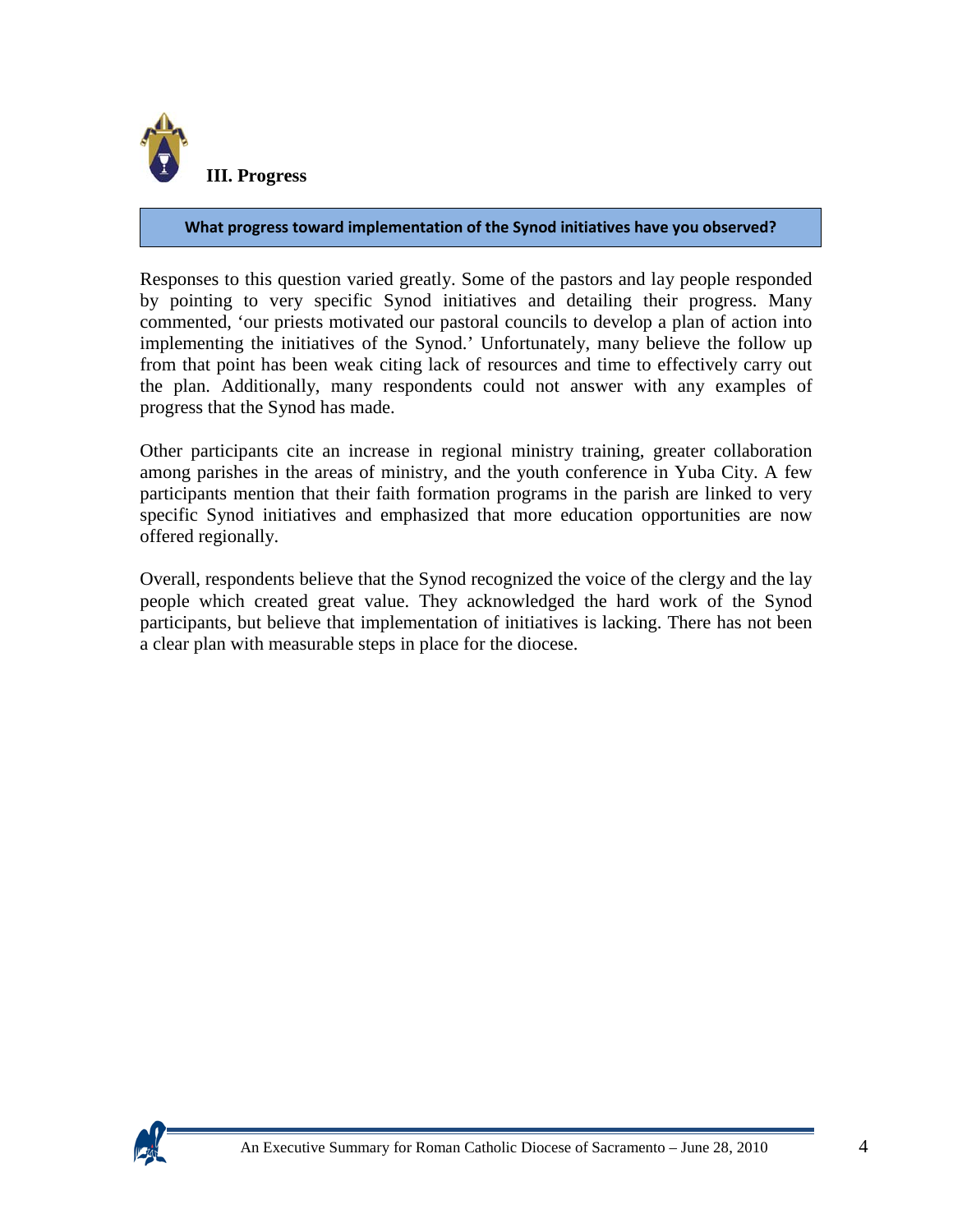

#### **What have been the major shortfalls or challenges of the Diocese of Sacramento during the past five years? What actions can we take to minimize these challenges?**

Participants cite frequently the geographic size of the diocese as a major challenge. The size, along with the cultural diversity, is a challenge that the diocese must deal with in order to effectively serve and minister to the people. As one participant responds, "evangelization of 900,000 Catholics is a superhuman task without the right resources never mind the cultural diversity present within the diocese."

Another challenge that is frequently mentioned is the 'formation of priests.' This response consists of a wide category of perceived shortfalls. Respondents cite a large number of foreign born priests that do not receive enough training to successfully acclimate to American culture. Many of the foreign priests have a disconnect with the realities of the Church in the United States. Although people are grateful for the sacrifice that these men make, participants believe that, by not properly preparing these men, the diocese is not positioning them to be successful in their ministry. Others mention the preparation of priests is lacking in the area of parish administration. Respondents believe the diocese needs classes on financial and administrative responsibilities and encourage additional intellectual preparation. Many respondents believe there should be lay parish administrators in every parish responsible for the day to day operation of the parish, allowing priests to spend their time fully immersed in ministry.

The state of Catholic education in recent years is also mentioned as a challenge. Many respondents frequently state that recent school closings due to financial shortfalls as well as Catholic identity issues within the schools are both challenges. There is a sense that the Church has failed to communicate the 'value' of a Catholic education to the lay community. Respondents also believe there are some pastors who don't support the mission of Catholic education. Catholic identity issues are also mentioned as undermining the real 'value' of Catholic education. Some respondents say that the schools' 'identity is not firmly located in Eucharist.' Some see the current reorganization of the governance of schools as a move in the right direction; others believe the diocese needs to more heavily emphasize the formation of teachers in the faith.

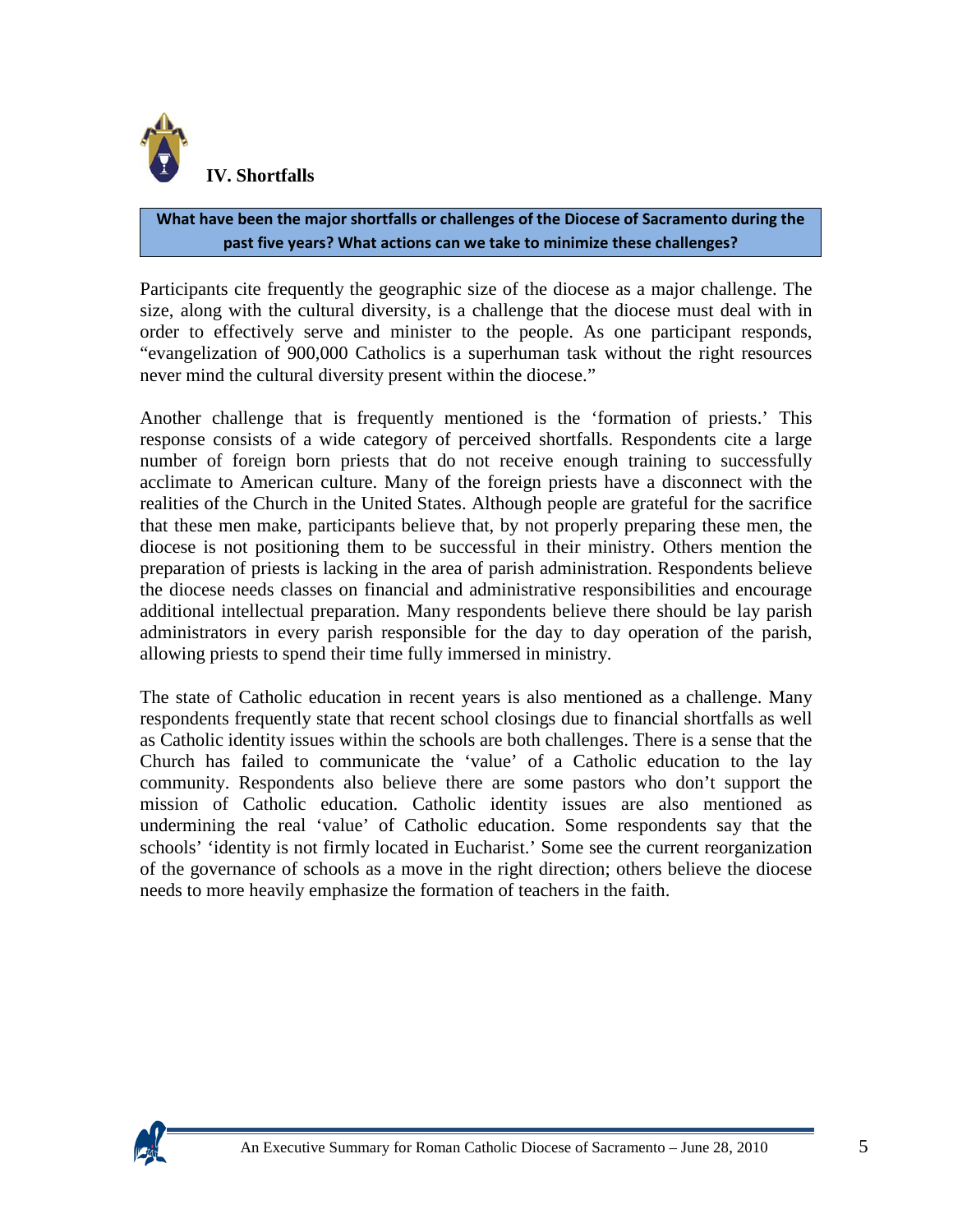

| What are the Strengths of the Diocese?           |    |  |
|--------------------------------------------------|----|--|
| Youth/Young adult ministry programs              | h  |  |
| Faith Community/ People of this diocese          | 37 |  |
| Cultural diversity                               | q  |  |
| Bishop Soto's Leadership                         | 35 |  |
| Greater collaboration between Parish and Diocese | 12 |  |
| Greater Lay Involvement                          |    |  |

# **Strengths**

- Youth/Young adult ministry programs
- Faith Community/People of this diocese
- Cultural diversity
- **Bishop Soto's Leadership**
- Greater collaboration between Parish and Diocese
- Greater Lay Involvement



The participants who were interviewed for this study consistently note the faith community/people of the diocese as the greatest strength. The faith community is often described as visible, active and very competent at serving in ministry and administration. The people of this diocese have a 'great faithful spirit' and are so generous of their treasure and their time in reaching the underserved population of the diocese.

Additionally, Bishop Soto's leadership is perceived as one of the most visible strengths. He is perceived to be 'front and center' and confident in making statements on controversial subjects. He is consistently seen as 'prayerful and intelligent.'

Also frequently mentioned as strengths are the greater collaboration between the parish/diocese and the cultural diversity present within the diocese. Youth/young adult ministry and greater lay involvement in the ministries of the Church are all mentioned as strengths.

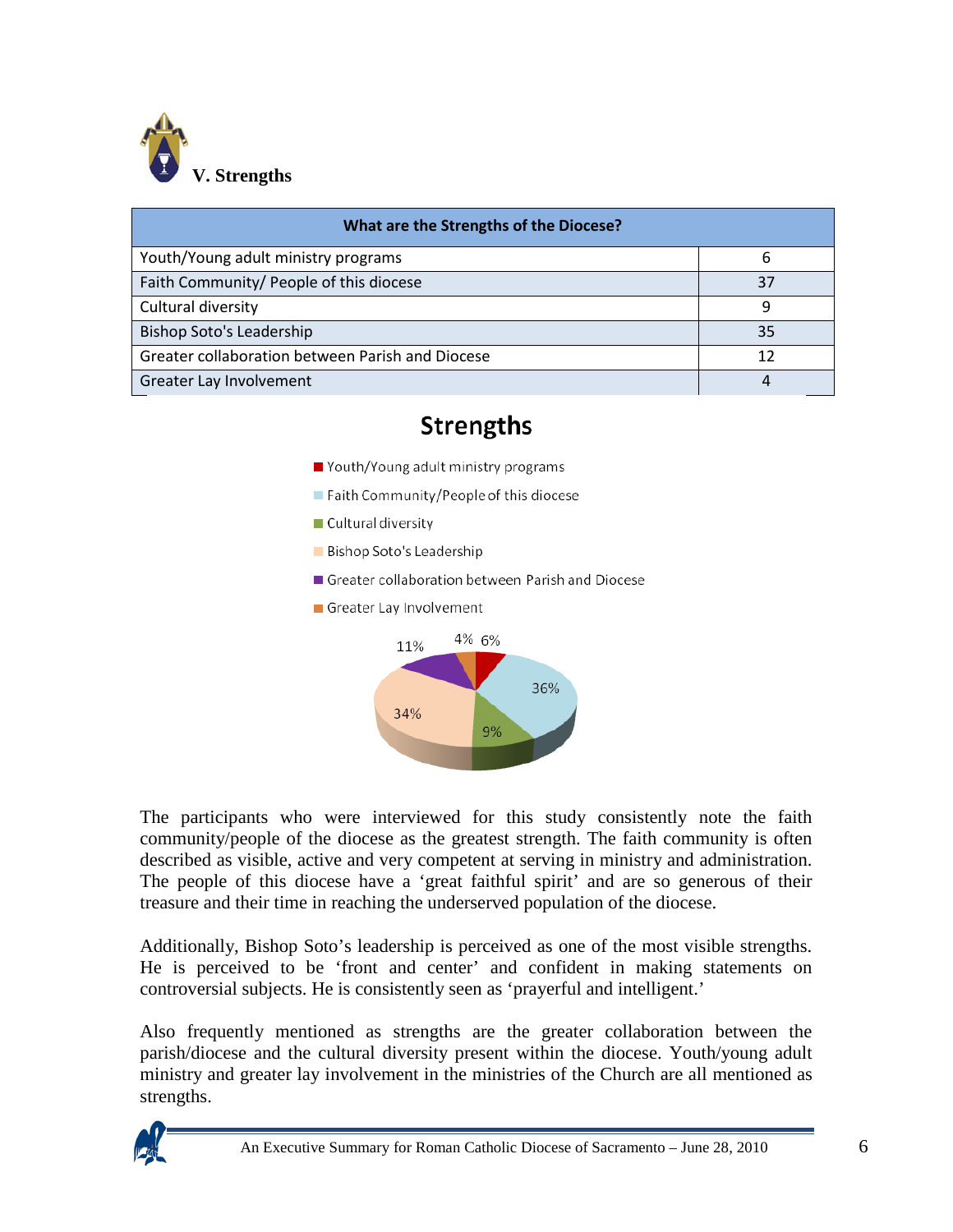

#### **What are the weaknesses of the Diocese?**

The most consistently cited weaknesses have to do with the challenges posed by the physical size of the diocese. Many cite communication issues and the need to more directly engage technological solutions to bridge the distances throughout the diocese. Many suggest video conferencing and the need for a social media outlet to connect the faithful. Respondents mention that the website is also in need of revision so as to allow more frequent communications among parishioners but also more updated information. The suggested increased use of technology will serve to provide additional opportunities for lay training and perhaps help to ease the 'parochialism' that can exist within a geographically diverse diocese.

Other mentioned weaknesses include shortage of priests, closings of schools, lack of stewardship teaching and the time to resolve marriage tribunal cases. Many respondents, both Hispanic and Anglo, raise concerns about the different understandings of stewardship among these two cultures. They call for greater efforts at teaching financial stewardship in both communities.

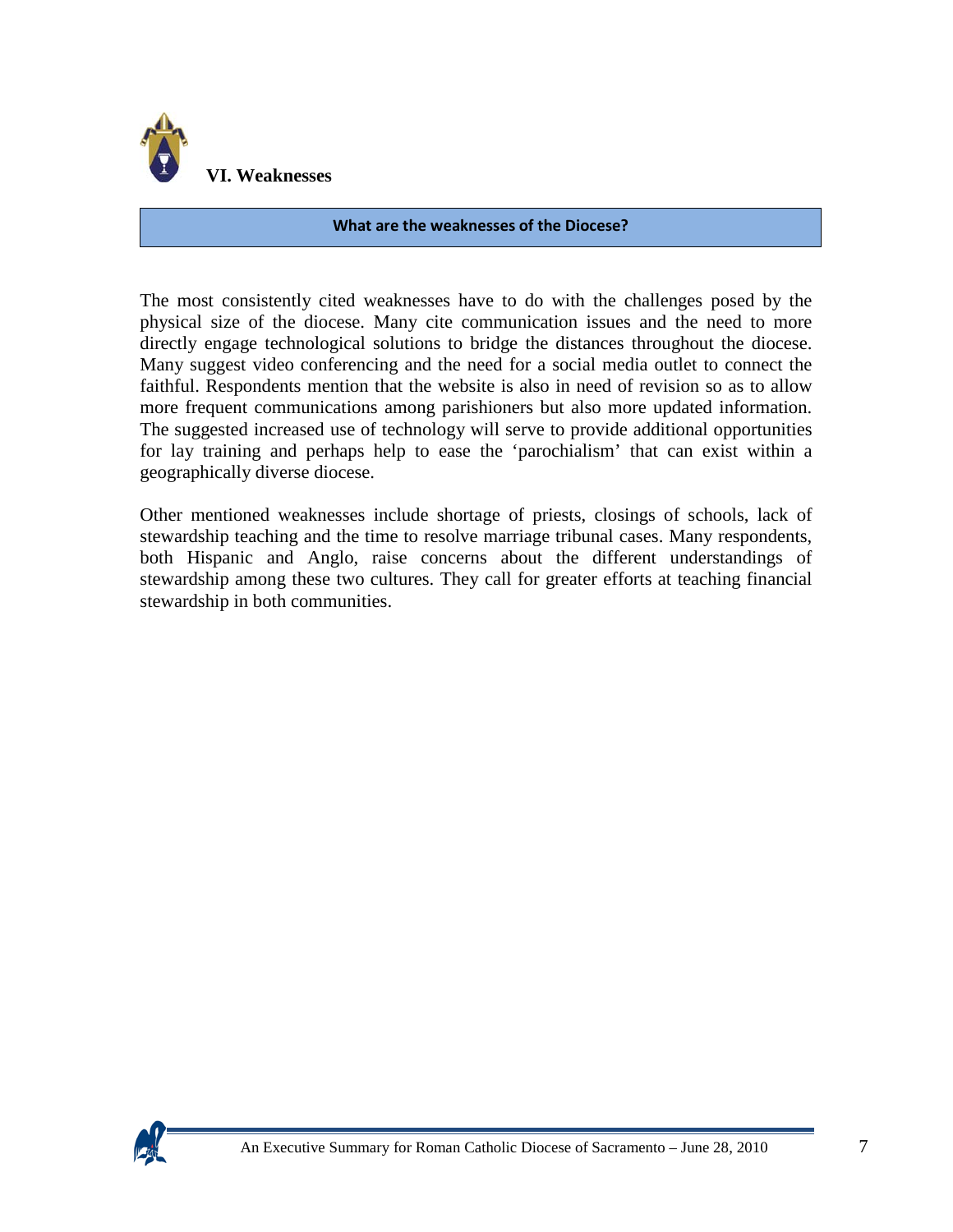

## **VII. Challenges/Opportunities**

| What challenges/opportunities face the Diocese over the coming five years? |    |  |
|----------------------------------------------------------------------------|----|--|
| <b>Aging Priests</b>                                                       | 3  |  |
| Lack of local vocations                                                    | 16 |  |
| Catholic Schools                                                           | 25 |  |
| Economic resources                                                         | 10 |  |
| Communication to/ from Pastoral Center/ Parishes                           | 17 |  |
| Evangelization of young people                                             | 21 |  |
| Diversity (dual parishes/ ministries)                                      | 7  |  |
| Financial disparity between urban/rural parishes                           | 3  |  |
| Physical size of diocese                                                   |    |  |

# **Challenges**



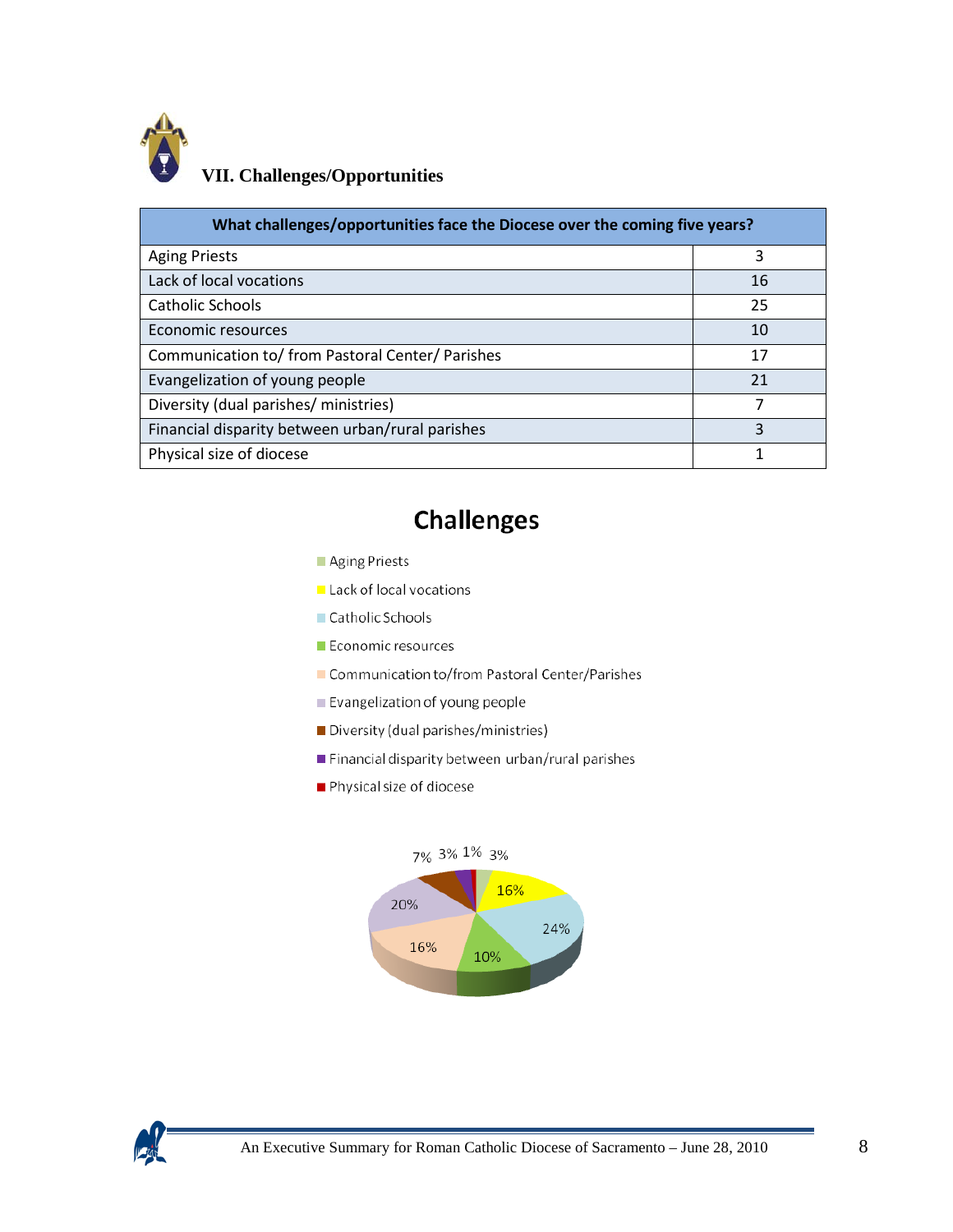Of the primary responses to the question of opportunities to seize in the coming five years, the largest percentage of respondents (24%) name Catholic schools, followed closely (at 20%) by those naming formation of young people. As indicated in Bishop Soto's vision statement, these two concepts are closely linked. Challenges that are most often cited as examples of areas to be dealt with in the near future include the affordability of Catholic education, quality of Catholic education, competition with secular society for the attention of young people, and the responsibility of parents to work as partners with the Church and their schools in the formation of the faith of their children. Outside of the arena of Catholic schools, issues of economic resources for faith formation programs as well as the ability of the programs to be run either from the Pastoral Center or as strictly parish-based programs were provided as principal challenges to be met.

Many respondents indicate that a key to these issues and others is the shortage of priests. The need to raise local vocations is often mentioned as a vital need in the diocese. However, many respondents also admit that it is unlikely that sufficient numbers of new priests can be raised in the short term. These respondents generally offer one of two solutions for the near term; first they state a need to better prepare lay ministers and leaders for our parishes. We also need to better train our priests in how to work with lay leadership and ministers in both the temporal administration of the parishes and the delivery of service and ministry to the faithful; second is mentioned a need to clarify the role of the deacons in parish ministry and then prepare priests to be able to work with deacons appropriately to improve ministry overall.

Also mentioned as a challenge is the rapid growth of the Hispanic/Latino community. Some respondents see this as the future of the Church and lament a perceived lack of planning for this eventuality.

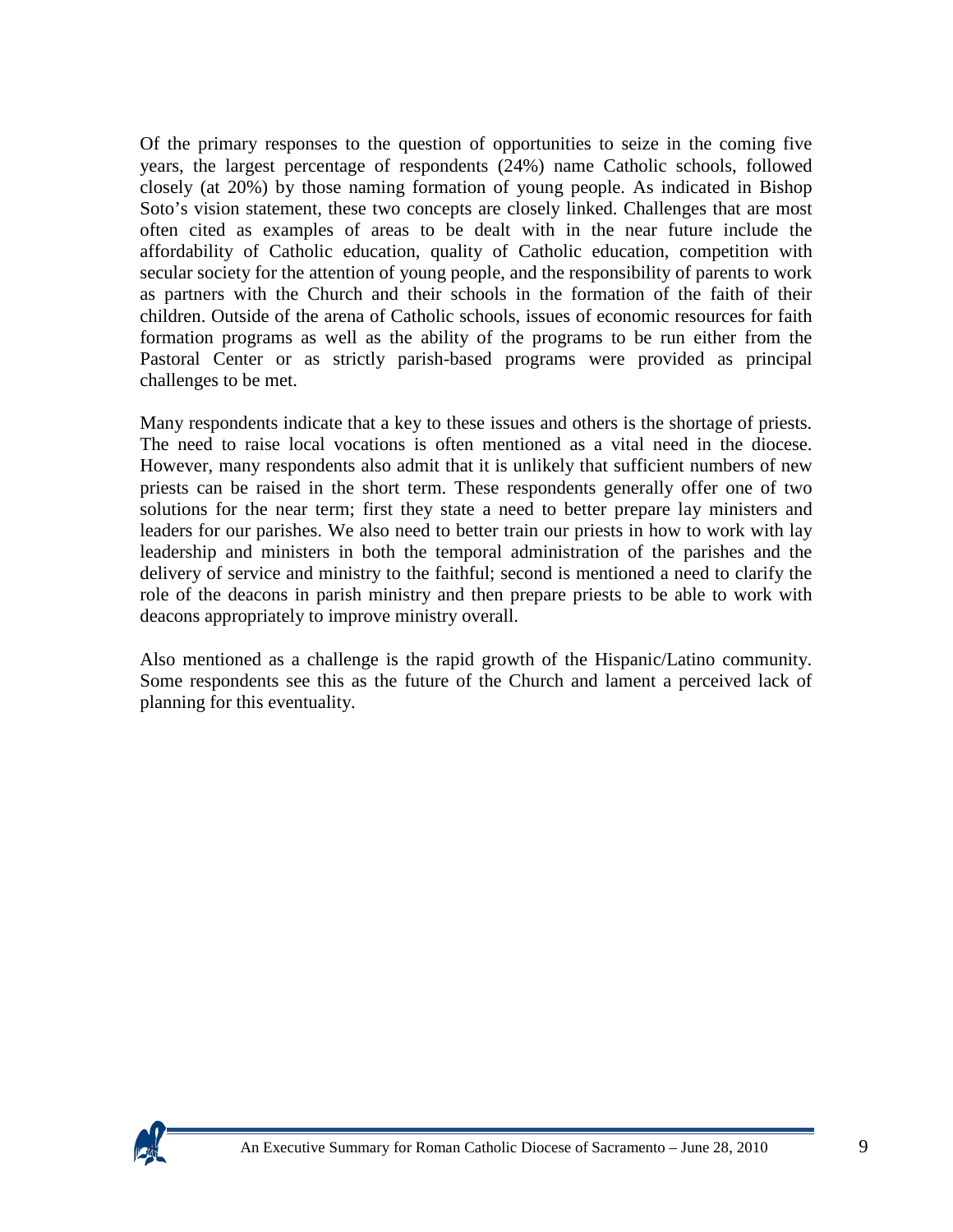

#### **What Threats will need to be addressed?**

The issue of threats to the diocese and the vision elicited some substantial themes. It is clear that many respondents do not see the Church as having dealt well with the priest abuse scandal. This issue is paired with a strong declaration that the popular media is a threat on two fronts. Respondents see the continuing issue of the media's influence on secularization and hedonistic humanization of our culture in general. They also see the media as directly antagonistic to the Church. Many respondents call for a more confrontational approach to the media in defense of the faith and Catholic life and values.

Respondents also express concern over the multicultural nature of the diocese. However, this concern is cast in opposing viewpoints. Some respondents see the diocese as needing to do more to reach out and include faithful of other cultures (more than just Hispanic). Opinion is split on the success of past/current efforts to fully integrate cultures. On the other side of this issue are respondents that state the diocese is doing too much to emphasize inclusiveness and is alienating traditional Catholic populations. Both sides of this issue recognize that a dual parish system has developed in many places essentially creating two completely separate faith communities sharing facilities. Solutions offered to address this issue range from an acknowledgment and acceptance of this as the future of the Church to a call for greater efforts on the part of the non-Anglo communities to fully integrate into the existing parish communities. One concern expressed from both sides of this issue is a sense that the financial support of parishes and programs comes primarily from the Anglo communities. Stewardship education for the Hispanic and other communities is seen as essential.

A significant number of respondents express concern over the general lack of understanding on the part of the faithful regarding the place and role of the diocese in the daily life of the parish. The perceived threat most often stated is breakdown in communications between parishes (more than is already seen) leading to an inability to fulfill the mission of the Church. Related to this is a concern about the sheer size of the diocese. The travel distances involved make collaboration across more than neighboring parish lines difficult.

Interestingly, lack of vocations is seen as a threat, but is often not mentioned first when this question is posed.

Finally, the poor economy is still seen as a threat to the continued health of the diocese and its ability to effectively carry out its ministry.

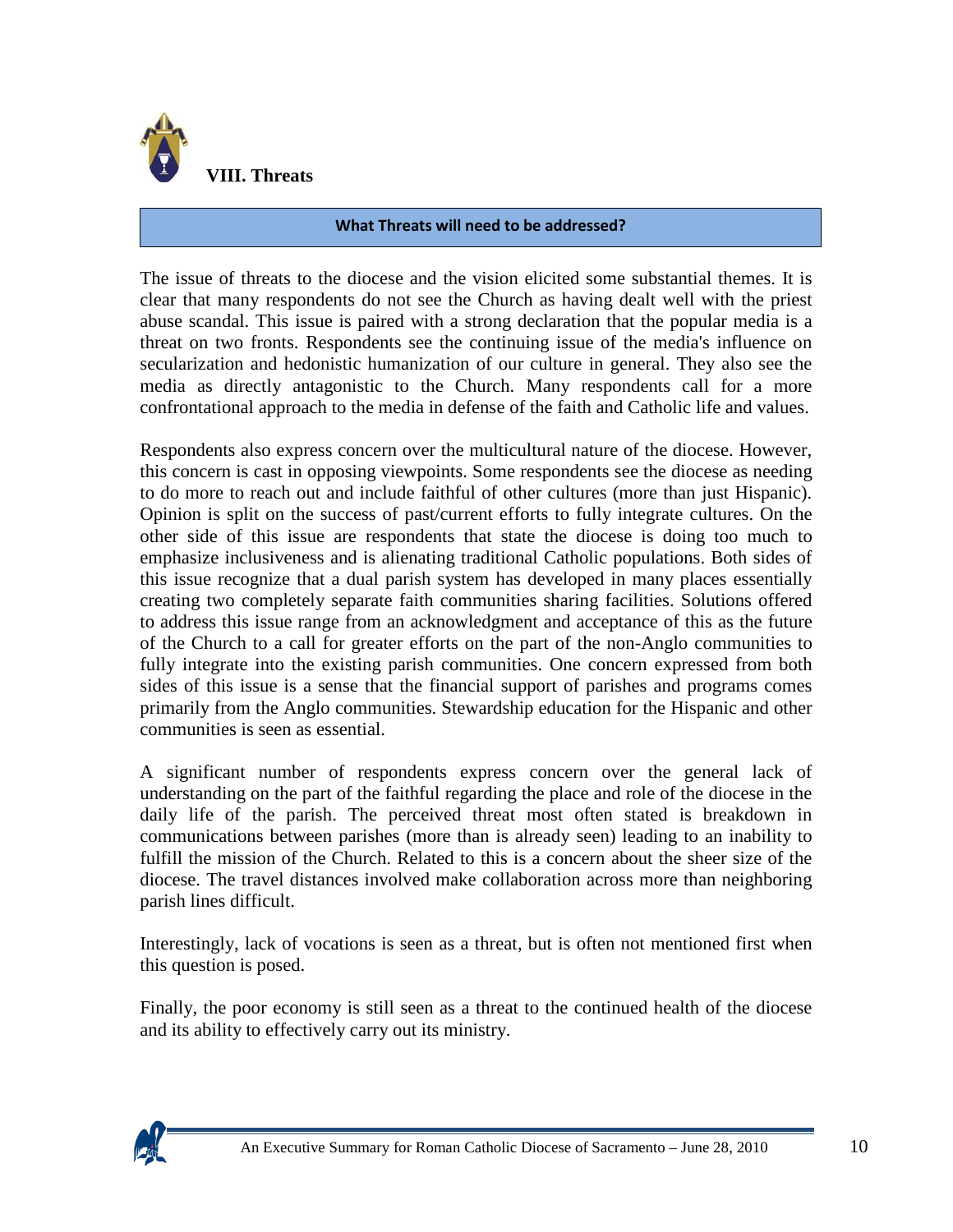

#### **What current programs might be eliminated to conserve resources?**

When confronted with a question of eliminating diocesan programs in order to conserve resources, the majority of respondents indicate that all possible cuts have already been made. Some also indicate that their interaction with the Pastoral Center is not sufficient for them to offer an opinion.

Most often respondents with concerns about programs will call for reorganization rather than elimination. Examples include the Tribunal and Catholic cemeteries.

Many respondents call for more resources to be put into diocesan programs rather than less.

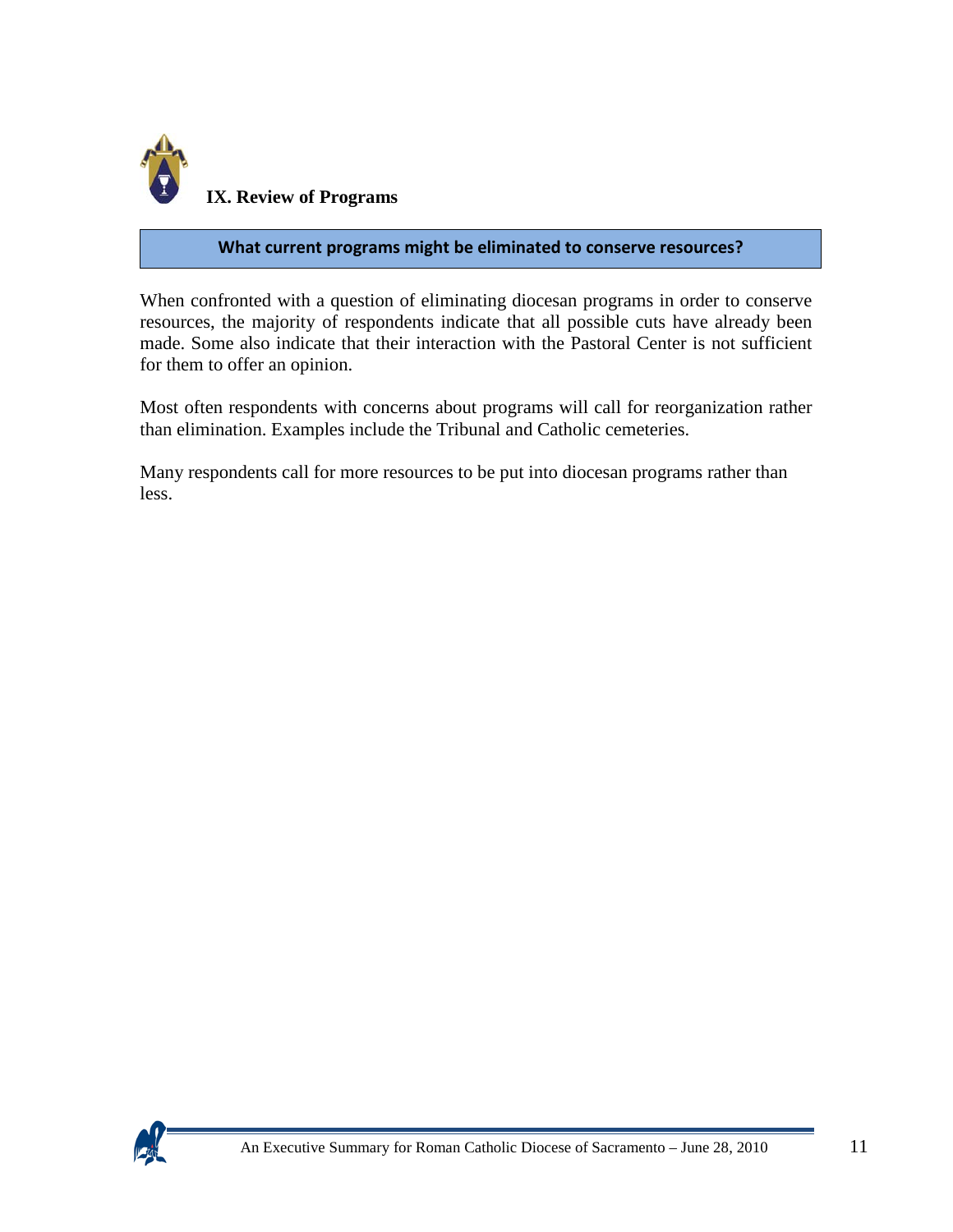

| Is this the right Vision? |    |  |
|---------------------------|----|--|
| Yes                       | 87 |  |
| Perhaps                   | 14 |  |
| No                        |    |  |
| Don't Know                |    |  |



The bishop's vision is greeted with a strong sense of enthusiasm by the majority of respondents (83%). These individuals hail this as the right vision and generally agree that the priorities are correct. Those respondents indicating that "perhaps" this is the right vision (13%) generally group their concerns into the following areas:

- Lack of inclusion of demographics other than youth (i.e. young adults, young families, elder adults)
- Lack of specificity
- Resource requirements
- Ability to actually implement this

The small group (3%) stating that this is not the right vision generally question the focus on Catholic schools or simply state that the vision is "unrealistic."

The support for the vision appears to grow not only from an acceptance of the needs being addressed, but also from personal support for the leadership of Bishop Soto.

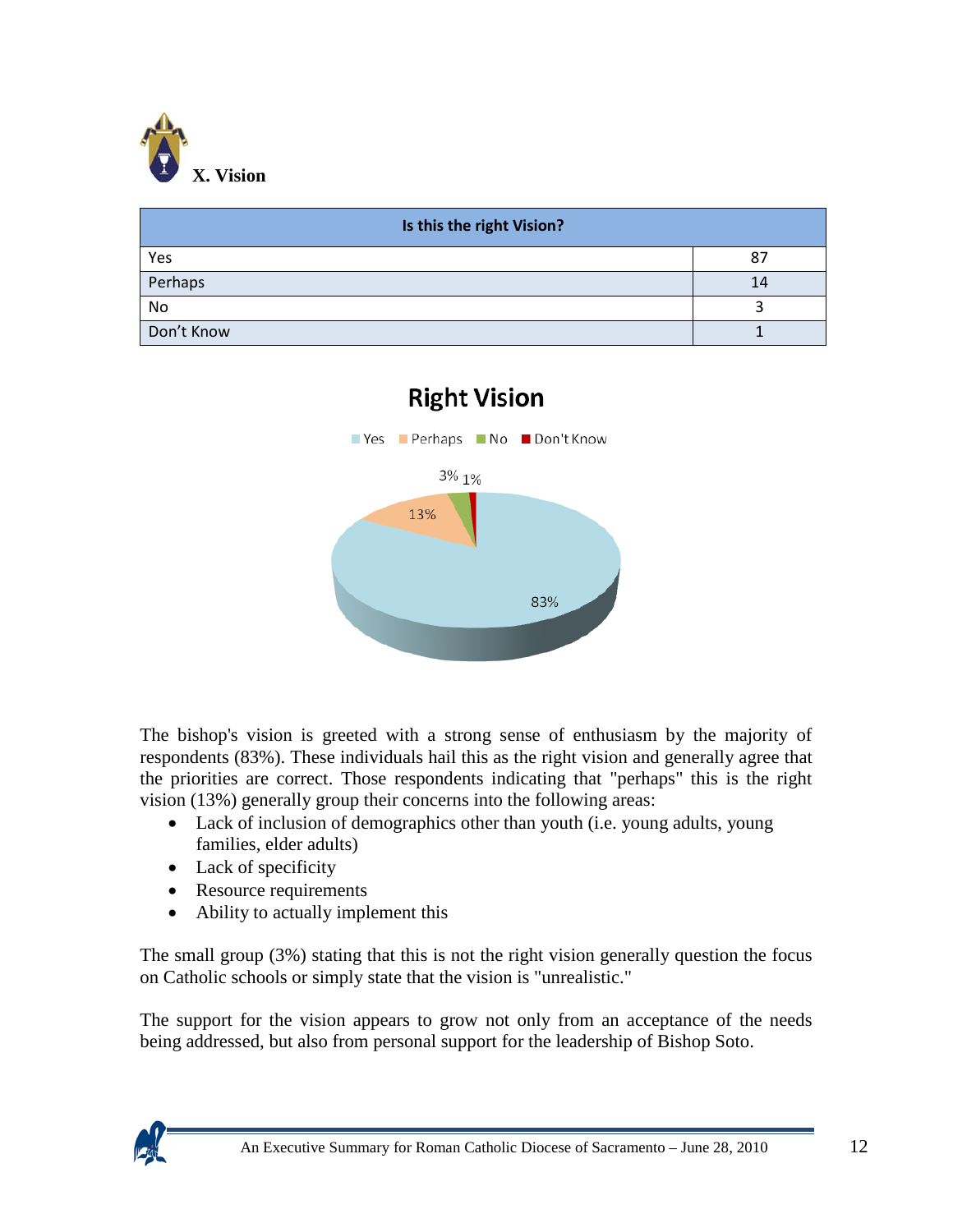

| What elements are missing from the vision? |    |
|--------------------------------------------|----|
| <b>Older Generation of Adults</b>          | 8  |
| Social Justice                             | 17 |
| Faith Formation for ALL ages               | 31 |
| Care for clergy/retired clergy             |    |
| Financing                                  |    |
| <b>None</b>                                | 36 |



A slight majority of respondents (35%) state that they find nothing of significance missing from the vision. This is closely followed by a group (30%) of respondents that see the most significant missing element in the vision as consideration for faithful of all ages. This group most often says that, while a focus on youth ministry is good, it should not be to the exclusion of all else. This group of respondents states a desire to expand the vision to include ministry to:

- Young adults
- Young married couples
- Families of all ages
- Senior adults

 Respondents complain about the lack of programming in these areas often driving Catholics to other churches where their unique needs are better met.

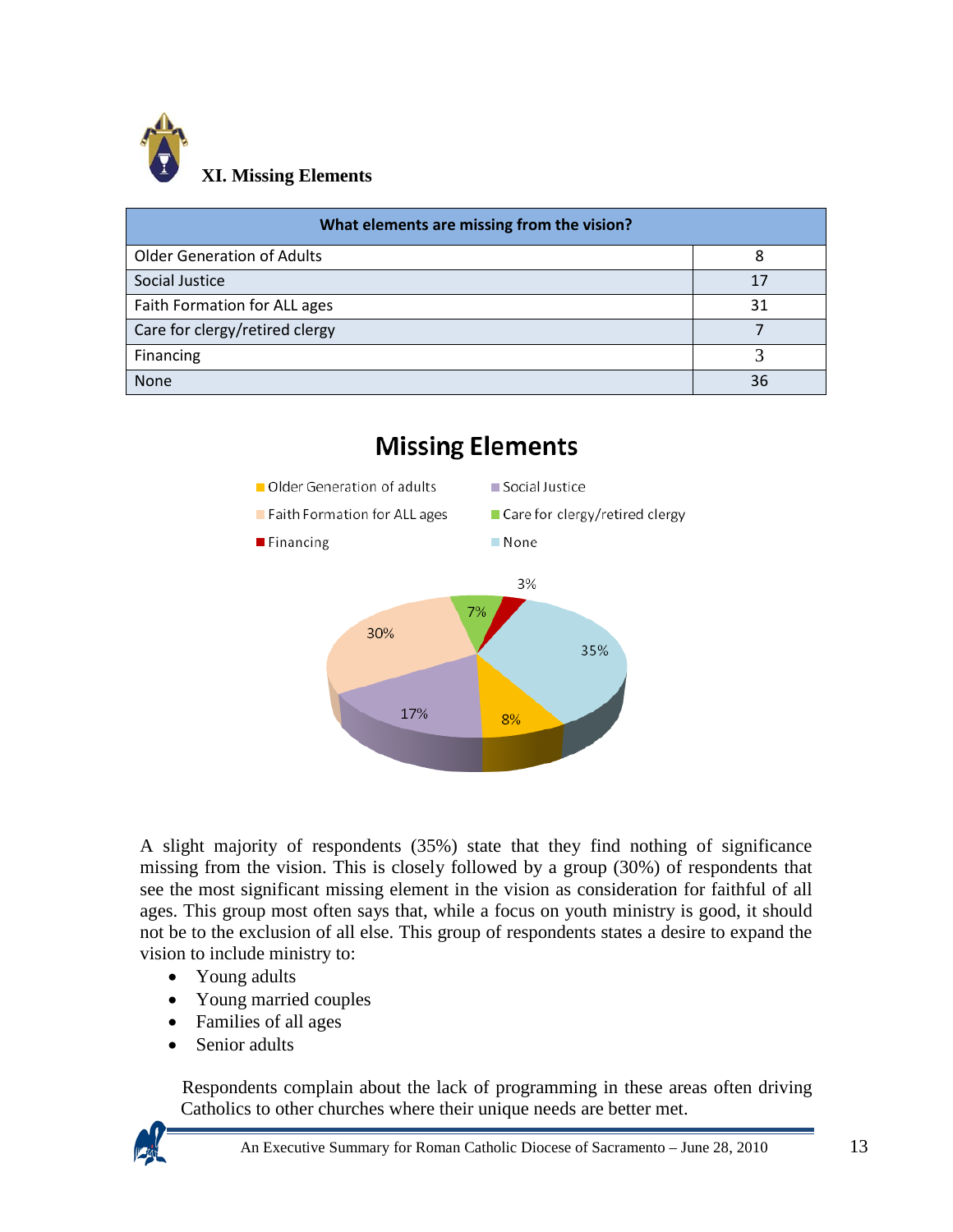Seventeen percent of respondents complain that social justice is missing from the vision. This is an element often cited as an initiative of the Synod that was never really implemented. Eight percent of respondents see a lack of vision here in how we are to minister (beyond issues of faith formation) to our older generation of adults. This is closely partnered with those (7%) that feel vocations promotion should include care for our retired clergy.

Finally, three percent of respondents express concern that the vision makes no mention of how to generate the resources that will be required to make the vision a reality.

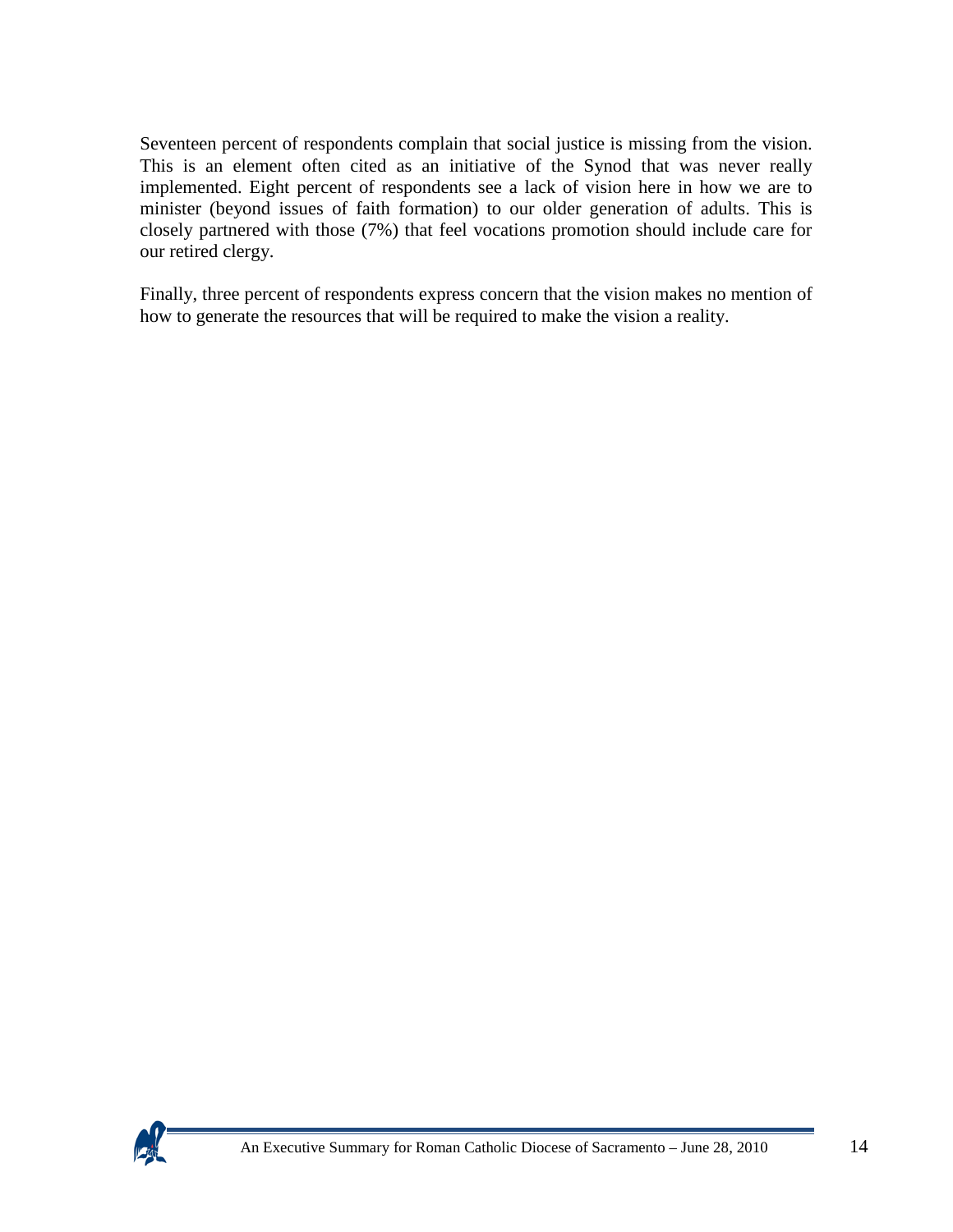

#### **Will this Vision implement the Synod initiatives?**

A significant majority of respondents to this question state, without reservation, that this vision will implement the Synod. Those indicating reservations feel that the eight Synod initiatives are not fully represented here. A somewhat smaller group states that the priorities of the vision will pave the way for the implementation of the broader set of Synod initiatives.

A minority of respondents state that the vision will not lead to the implementation of the Synod. The reason most often given is that the vision is too vague.

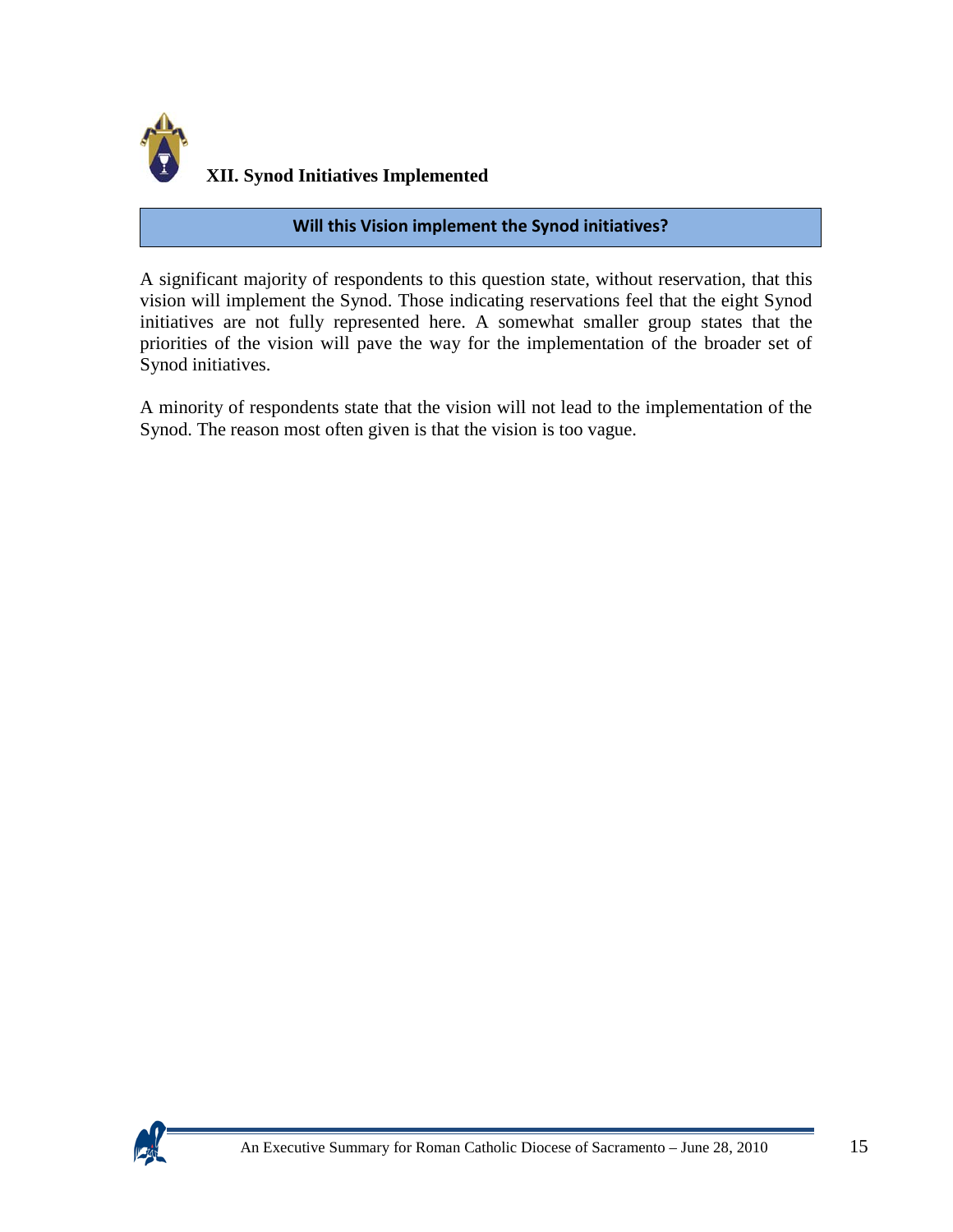

#### **Three most important things to be accomplished in the coming five years?**

When asked to consider the top three priorities for the next five years, the item most often mentioned is Evangelization. Many respondents call to mind the core mission of the Church - to evangelize. For many of these respondents evangelization includes much more than outreach to non-Catholics and non-Christians. These individuals frequently emphasize the need to evangelize our own Catholic population. Apathy, ignorance of the faith and lack of connection are cited as issues to be addressed among the Catholics of the diocese in order to build a stronger foundation for all the works of the Church.

While many continue to stress the need to serve all demographics, formation for youth and young adults as well as for the lay ministers who work with them is stressed as a vital issue for the immediate future. This tends to be stated not only in terms of Catholic schools, but also with regard to parish ministries and liturgy.

For many respondents, all of the needs for the coming years have their roots in effective evangelization. For these individuals a focus on building and empowering evangelization will lead naturally to solutions for all other issues faced by the diocese.

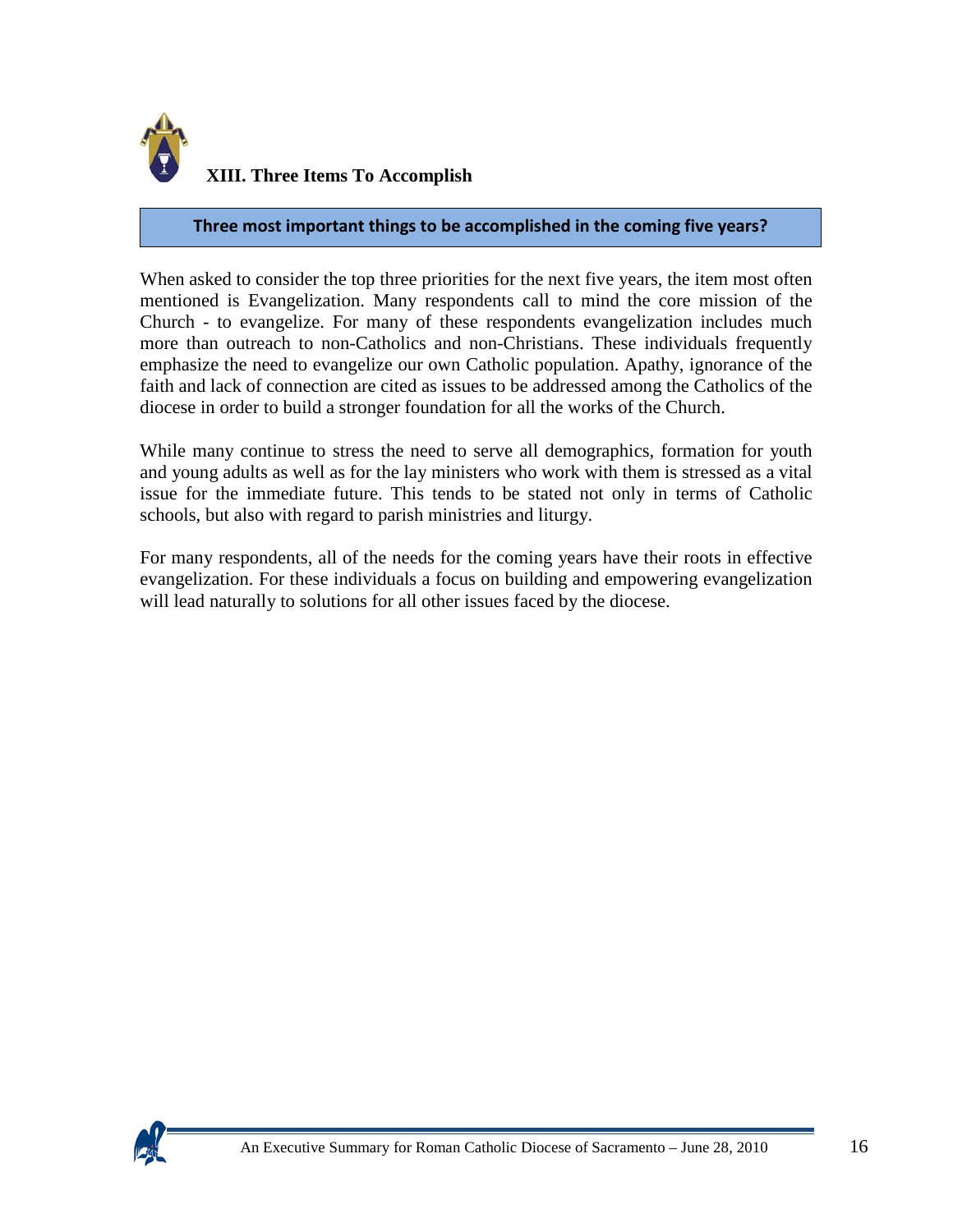# APPENDIX A

\_\_\_\_\_\_\_\_\_\_\_\_\_\_\_\_\_\_\_\_\_\_\_\_\_

RESPONSES TO LISTENING SESSION

\_\_\_\_\_\_\_\_\_\_\_\_\_\_\_\_\_\_\_\_\_\_\_\_\_



 $\mathcal{L}(\mathcal{L}^{\text{max}}_{\mathcal{L}})$  and the contract of  $\mathcal{L}^{\text{max}}_{\mathcal{L}}$  . The contract of  $\mathcal{L}^{\text{max}}_{\mathcal{L}}$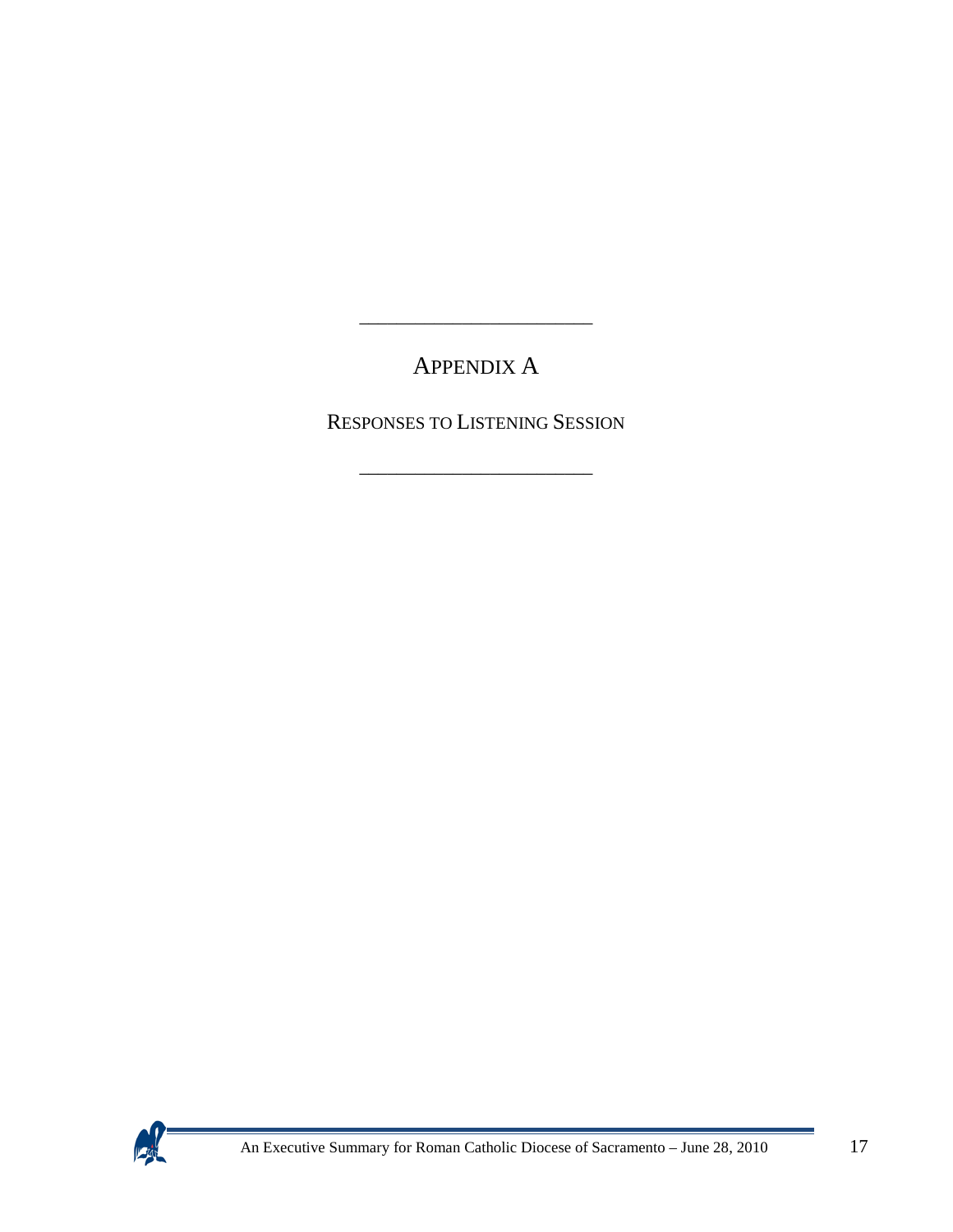### **Introduction:**

In addition to the personal interviews, listening sessions create a unique platform for inclusion of a large and diverse audience in the Situation Analysis phase of the Strategic Planning Process. For the Diocese of Sacramento, O'Meara Ferguson conducted a listening session in each of the deaneries with additional listening sessions focused on the Hispanic communities throughout the diocese.

Pastors were asked to invite 5 -7 members of their parish leadership to come to the listening sessions. Since some of the pastors attended pastor only deanery meetings or had participated in the personal interviews, it was optional for them to attend these. Some did, but more often, the majority of people in attendance were laity.

The format of the listening sessions is designed to provide attendees with core information to enable them to actively participate in a facilitated discussion and answer a questionnaire. A representative of the diocese was always present to provide an overview of the bishop's vision statement. Usually members of the lay diocesan leadership and/or members of the Strategic Planning Leadership Team were also present to observe and contribute. A representative of O'Meara Ferguson served as the facilitator.

Attendees were provided with an overview of the bishop's vision and then asked to take 30 minutes to complete a questionnaire designed to elicit their feedback on the state of the diocese and the vision presented. Following this, they participated in a facilitated discussion designed to highlight their input without performing an in-depth analysis of the entire breadth of the questionnaire.

### **The Questionnaire:**

There were five primary elements of the questionnaire chosen by O'Meara Ferguson to illustrate the overall tone of responses as they relate to the Strategic Planning Process. Each of these areas was analyzed statistically as follows:

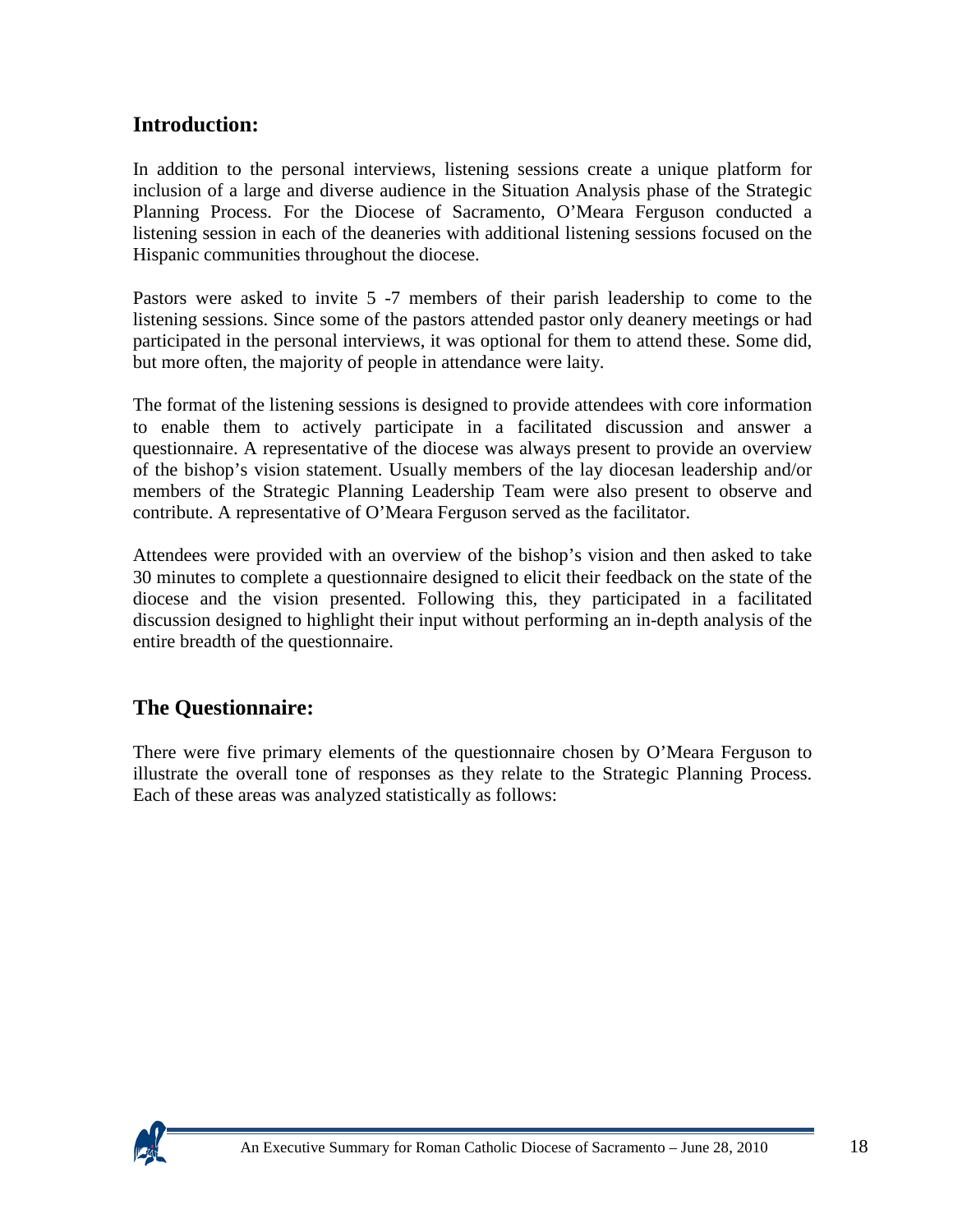

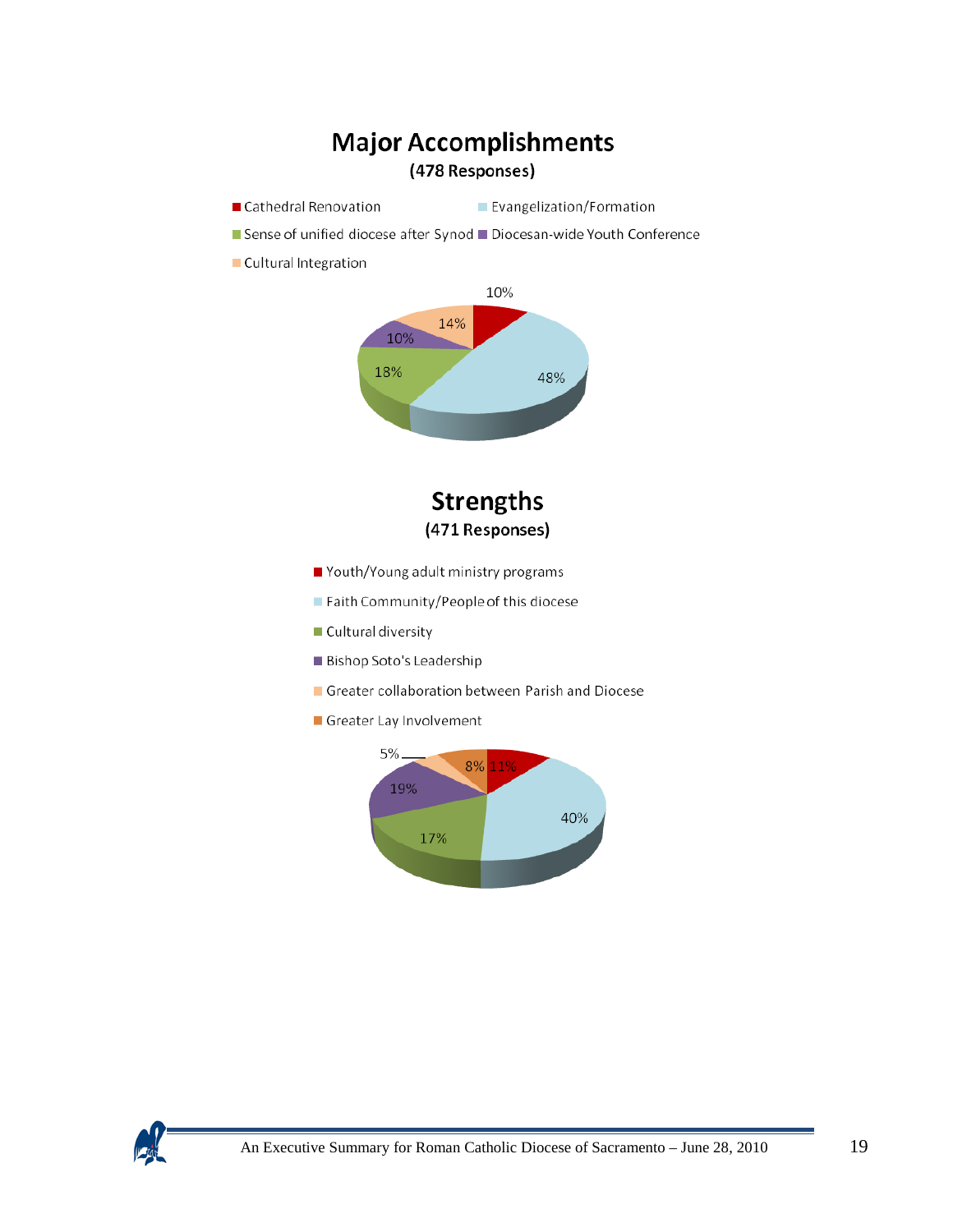### **Challenges** (492 Responses)

- Aging Priests
- Lack of local vocations
- Catholic Schools
- Economic resources
- Communication to/from Pastoral Center/Parishes
- Evangelization of young people
- Diversity (dual parishes/ministries)
- Financial disparity between urban/rural parishes
- Physical size of diocese





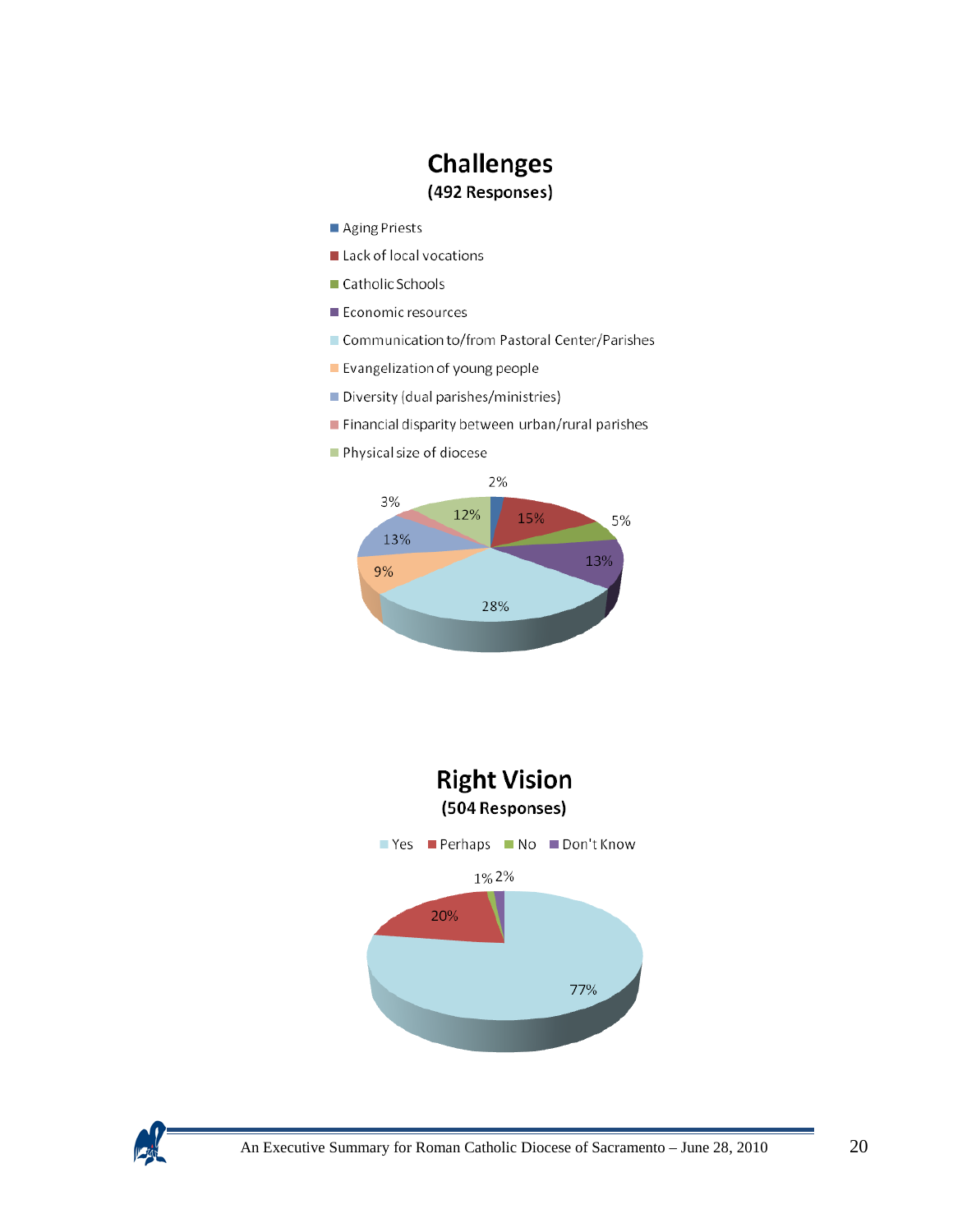

The graphs of these data points track closely to those from the personal interviews with a few notable exceptions. In citation of strengths, 19% of the listening session attendees listed Bishop Soto's leadership, while 34% of interviewees listed his leadership. The largest divergent perceptions came in the category of challenges where 12% of session attendees listed the size of the diocese compared to only 1% of the interviewees. Finally, only 5% of session attendees see Catholic schools as a challenge compared to 24% of interviewees.

### **Discussion:**

The facilitators' impression of the discussions at the listening sessions focused on several major areas. Attendees generally think that the diocese has done a reasonably good job of increasing lay involvement. However, they keenly feel the impending changes that will be required to deal with a shrinking Presbyterate. In general, parish leaders see the need to decrease the pastors' role in administration in order to free them for ministry across multiple parishes. Solutions suggested for this range from emphasis on lay parish administrators to an increased utilization of deacons to administer parishes and provide for basic ministry needs, while priests take on greater responsibility for larger ministry needs and sacramental duties across parish boundaries. In general, attendees feel that, while some things have been accomplished, much more work needs to be done in the area of youth ministry. Attendees are quick to point out that the diocese needs to broaden its focus and realize that in order to evangelize the youth, their parents must also be evangelized. This focus is also cited in relation to the issue of native vocations. Attendees see two major keys to increased vocations: 1) better modeling of fulfilled and satisfying ministry on the part of priests, and 2) evangelization of parents in order that they might better understand the importance of keeping vocations to the priesthood and religious life open as an option for their children. There were some marked differences between the

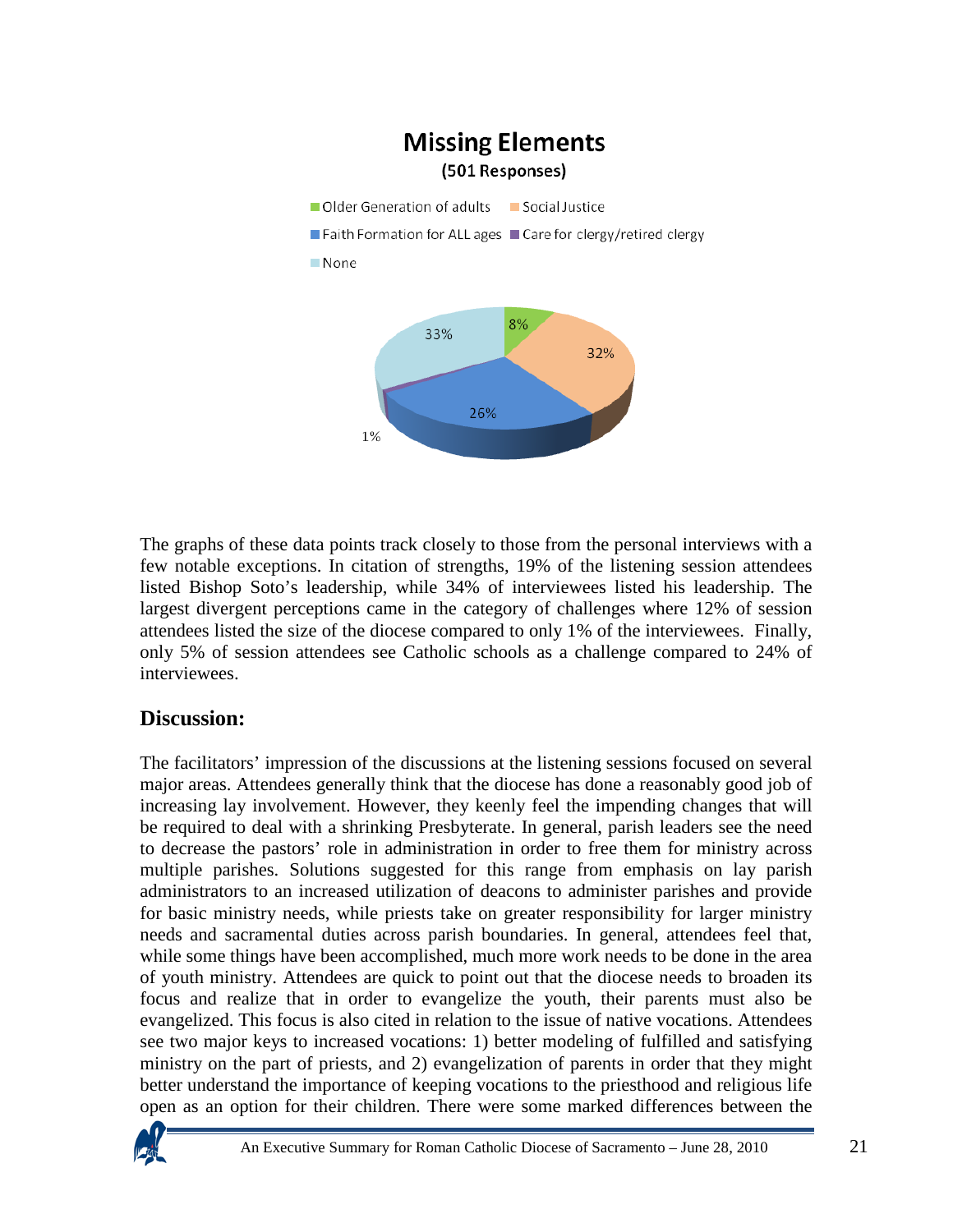concerns of attendees in the rural deaneries and those close to Sacramento. In the urban areas, attendees tended to focus more on refinements to training options and structural matters in the delivery of services and ministry. In the rural areas facilitators encountered a higher level of satisfaction with the overall training programs provided by the diocese, but much more frustration with the obstacles of distance involved. As one attendee put it, "the diocese seems to think that a program in Redding satisfies the need to serve the North Country. We still have to drive 3 or 4 hours one way to get to Redding." Facilitators also heard more concerns about over-rotation of pastors from the rural areas than from the urban communities.

Attendees typically cite problems with lay ministry and apostolate training and implementation as a shortfall over the past five years. While various reasons were offered, the consistent theme is that there is no uniform utilization of lay ministers in the diocese and that pastors diverge widely in their willingness and ability to work with laity and deacons. When the abuse scandal has been mentioned, the general tenor of conversation focuses on transparency. Attendees want a full accounting of what happened and a completely transparent accounting of all actions and activities moving forward. While there is anger and disappointment about what happened, there appears to be a much greater sentiment that if it is allowed to happen again, the laity won't be as forgiving. In general, attendees are not focused on receiving less service from the Pastoral Center. They want the present services delivered in a more efficient manner. Cultural issues are often mentioned as a shortfall of the diocese over the past five years. While many parishes have made great advances, attendees often cite the creation of "dual" parishes that essentially function as separate faith communities. Other shortfalls include the closing of so many Catholic schools, lack of activity in the areas of social justice, lack of stability in parishes due to frequent pastoral turnover, and lack of development of local vocations.

When asked about the bishop's vision and needed accomplishments over the coming five years, attendees generally feel that the vision is the right one. They want to see greater responsibility placed in the hands of the laity for administering their own parishes. However, this is frequently tempered by a call for better training for laity in such roles and greater accessibility for training. Youth ministry is always cited as both an accomplishment and a need. Attendees frequently comment on the focus on elementary youth while allowing high-school and college-age youth to "fall through the cracks." Facilitators often heard what was mentioned in personal interviewees: the need for dual evangelization of youth AND their parents. Many mention the "lost generation" of Catholics who are now the parents of children whom we are struggling to reach. Attendees often see evangelization of young families, young adults, and older parents as the key to evangelizing the youth and encouraging vocations. Attendees also seek a greater sensitivity on the part of diocesan programs regarding cultural realities in the parishes with respect to location and ethnic diversity. Many feel that the diocesan staff has not yet come to full understanding of how to work in a multicultural church. Attendees also lament the same shortcomings on their own part and seek help from the diocese in moving forward in this area. Many attendees express concern over the future of Catholic education. They want tuition to be affordable while keeping quality high.